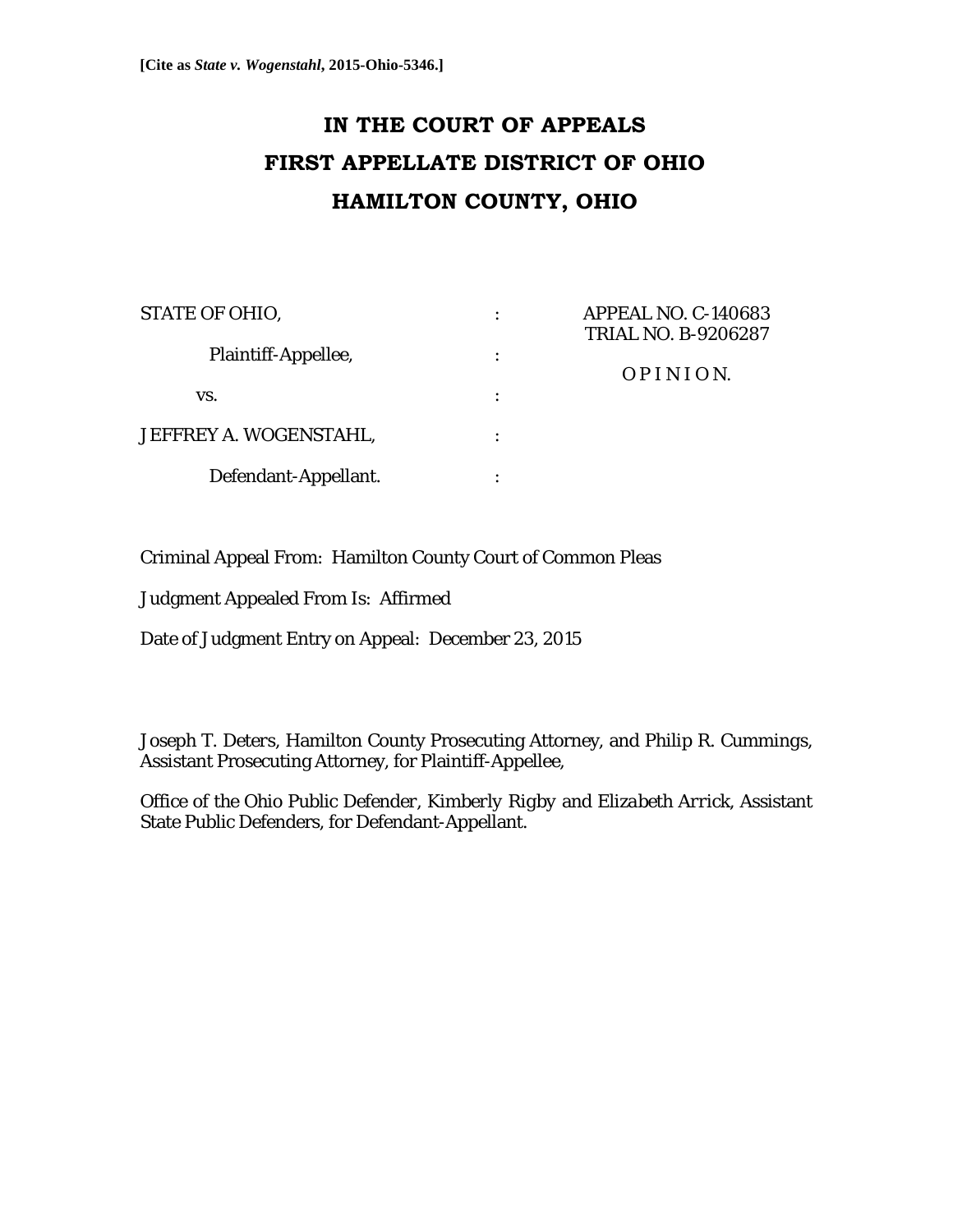#### **CUNNINGHAM, Presiding Judge.**

**{¶1}** Defendant-appellant Jeffrey A. Wogenstahl appeals from the Hamilton County Common Pleas Court's judgment overruling his motion for leave to file a motion for a new trial. We affirm the court's judgment.

**{¶2}** In 1993, Wogenstahl was convicted upon jury verdicts finding him guilty of aggravated burglary, kidnapping, and aggravated murder for the abduction and death of ten-year-old Amber Garrett. The aggravated-murder count charged that Wogenstahl had purposefully killed Amber while committing aggravated burglary and/or kidnapping. And it was accompanied by three death specifications, alleging that he had killed her during an aggravated burglary, during a kidnapping, and for the purpose of escaping detection, apprehension, trial, or punishment for the aggravated burglary and/or kidnapping. The jury also found Wogenstahl guilty of the three death specifications, and the trial court accepted the jury's recommendation and imposed for aggravated murder a sentence of death.

**{¶3}** Wogenstahl unsuccessfully challenged his convictions in appeals to this court, the Ohio Supreme Court, and the United States Supreme Court, *State v. Wogenstahl*, 1st Dist. Hamilton No. C-930222, 1994 Ohio App. LEXIS 5321 (Nov. 30, 1994), *aff'd*, 75 Ohio St.3d 344, 662 N.E.2d 311 (1996), *certiorari denied*, *Wogenstahl v. Ohio*, 519 U.S. 895, 117 S.Ct. 240, 136 L.Ed.2d 169 (1996), and in postconviction proceedings filed in 1996, 1998, and 2003. *State v. Wogenstahl*, 1st Dist. Hamilton No. C-970238, 1998 Ohio App. LEXIS 2567 (June 12, 1998); *State v. Wogenstahl*, 1st Dist. Hamilton No. C-980175, 1999 Ohio App. LEXIS 546 (Feb. 19, 1999); *State v. Wogenstahl*, 2004-Ohio-5994, 970 N.E.2d 447 (1st Dist.). In 2007, the United States District Court for the Southern District of Ohio dismissed his petition for a writ of habeas corpus. *Wogenstahl v. Mitchell*, S.D.Ohio No. 1:99-cv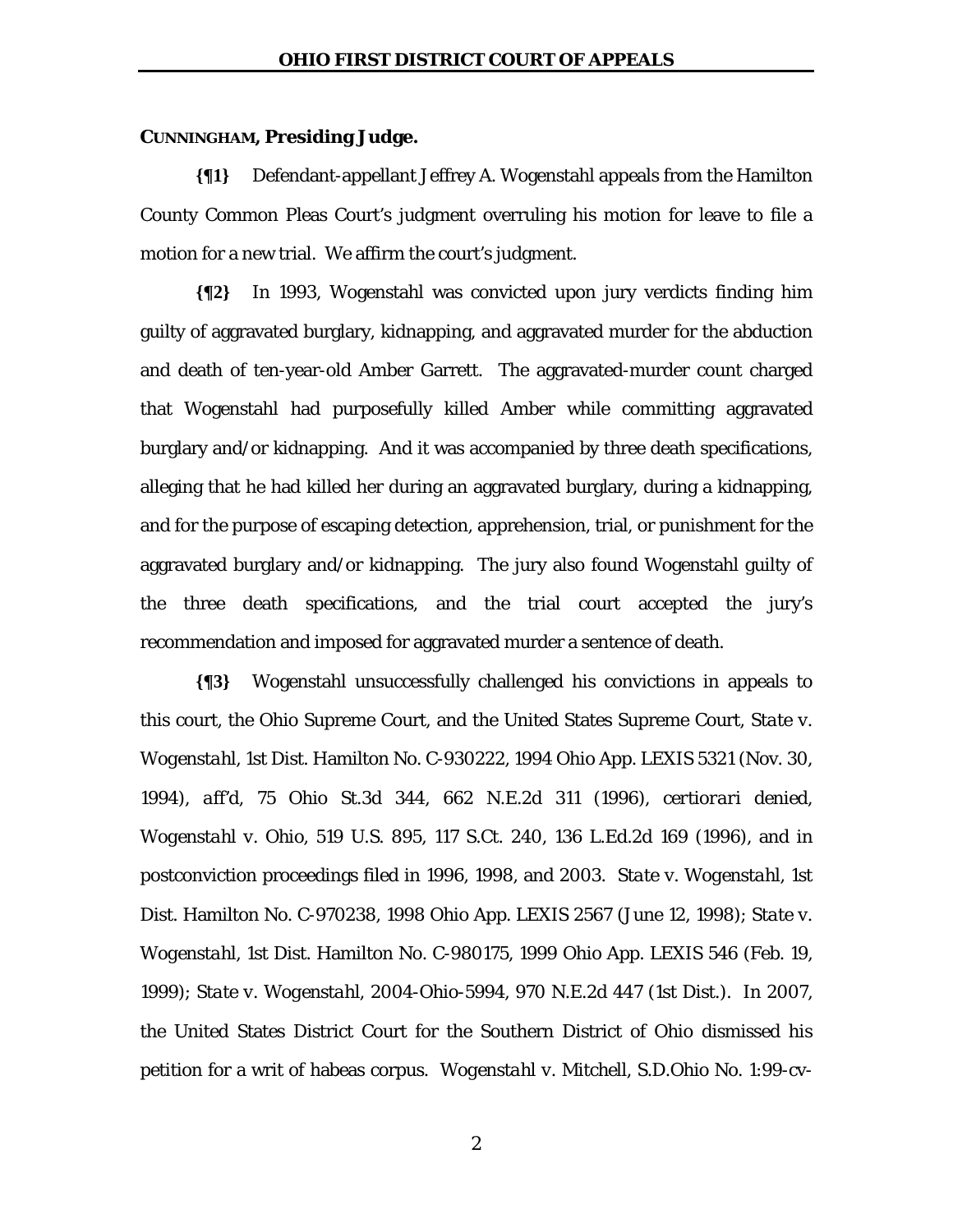843, 2007 U.S. Dist. LEXIS 67388 (Sept. 12, 2007), *aff'd*, 668 F.3d 307 (6th Cir.2012), *certiorari denied*, 133 S.Ct. 311, 184 L.Ed.2d 185 (2012).

**{¶4}** In January 2014, Wogenstahl filed with the common pleas court a Crim.R. 33 $(B)$  motion for leave to move for a new trial and a Crim.R. 33 $(A)(6)$ motion for a new trial on the ground of newly discovered evidence. The court denied leave, and this appeal followed.

**{¶5}** On appeal, Wogenstahl presents two assignments of error, challenging the denial of both leave and a new trial. We hold that Wogenstahl should have been granted leave to move for a new trial, but that he was not prejudiced, because a new trial was not warranted.

## The Trial

**{¶6}** In the early morning hours of Sunday, November 24, 1991, ten-yearold Amber Garrett went missing from the apartment that she shared in Harrison, Ohio, with her mother, Peggy Garrett, and Peggy's four other children. Three days later, Amber's body was found in a wooded area off the side of a road in nearby West Harrison, Indiana.

**{¶7}** The investigation into Amber's disappearance focused, from the beginning, on Wogenstahl. He had recently experienced romantic and financial difficulties. Over the preceding month, he and Peggy had become acquainted, and he had come to know her family and had occasionally visited their apartment. While visiting with her on Saturday, November 23, Wogenstahl asked Peggy about her plans for the evening. She told him that she had no plans. But that night, between 11:00 p.m. and midnight, she left her 16-year-old son, Eric Horn, at home with Amber and the two youngest children and met a friend at a bar. From there, the two women drove to a second bar. Wogenstahl, clad in a brown leather jacket and jeans,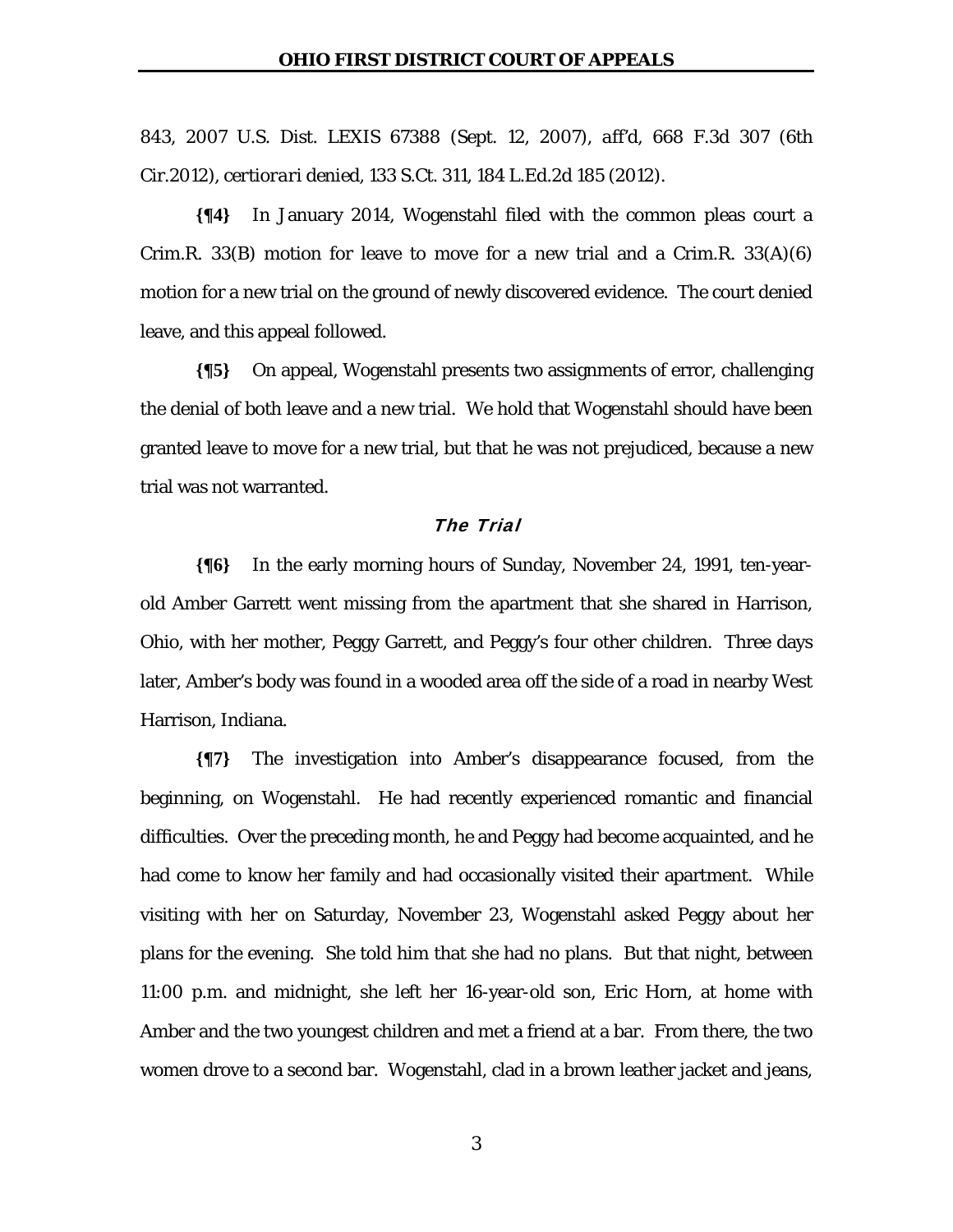was at the bar and joined them for drinks. He learned from Peggy that her 15-yearold son, Justin, was away for the weekend, and that Eric was at home babysitting her younger children. Around 2:15 a.m., the three together drove to still another bar and then returned to the second bar, where Wogenstahl had left his car. Peggy and her friend left Wogenstahl there and drove to a restaurant.

**{¶8}** At approximately 3:00 a.m., Wogenstahl showed up at Peggy's apartment. Wogenstahl told Eric that Peggy needed to talk with him at a friend's apartment. Eric locked the apartment door and rode with Wogenstahl in the direction of the friend's apartment until, a block short of their destination, Wogenstahl dropped Eric off, with the promise that he would circle the block and return to drive him home. Eric found, when he got to the apartment, that Peggy was not there. And after waiting in vain for Wogenstahl to return, Eric walked home.

**{¶9}** When Eric returned to the apartment, he found the door open and Amber missing. Because Peggy had not told Eric that all three children were there that night, Eric assumed that Amber had spent the night at a friend's house and did not mention her absence to Peggy when she returned home.

**{¶10}** Peggy noticed Amber's absence later that morning, but assumed that Amber had taken the bus to church. By Sunday afternoon, when the church bus had returned without Amber on it, Peggy realized that Amber was missing. After Eric told her about Wogenstahl's 3:00 a.m. visit, Peggy and others went to Wogenstahl's apartment and banged on his door for over an hour until he answered. Asked to explain his actions with respect to Eric, Wogenstahl stated that he had been "messing with Eric's head," and that he had no idea where Amber was. That evening, he made a similar statement to the Harrison police.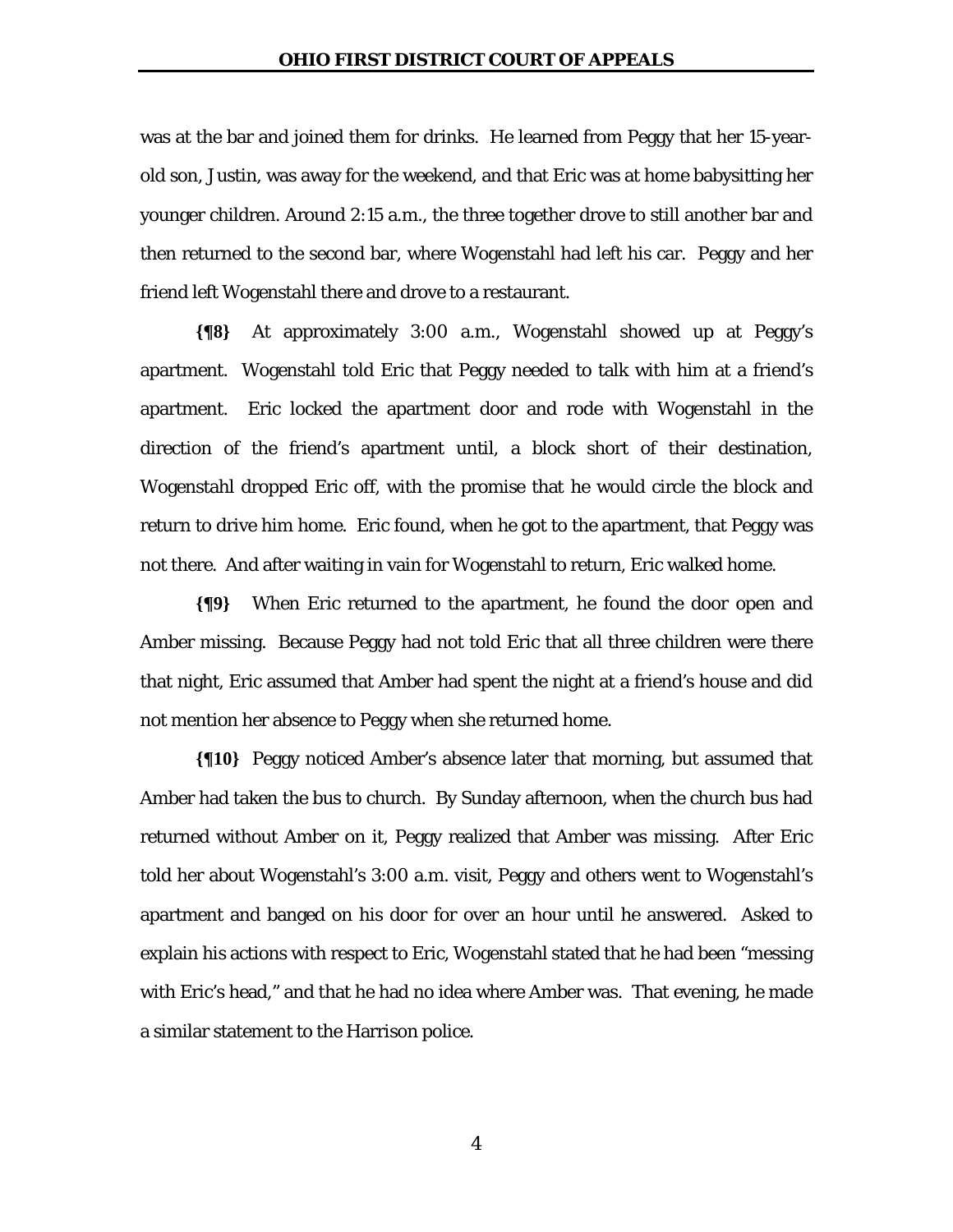**{¶11}** On Monday, November 25, the police investigation into Amber's disappearance intensified. A search of Wogenstahl's residence yielded nothing more than bloodstains in the bathroom that could not be identified as human, along with drugs and drug paraphernalia. An examination of a dumpster near Wogenstahl's apartment, where he had been seen on Sunday morning at approximately 5:15 a.m., also proved fruitless, because the dumpster had been emptied early Monday morning.

**{¶12}** During the search, the police again questioned Wogenstahl concerning his movements on Sunday morning. He stated that he had been playing a practical joke on Eric in luring him from his apartment and stranding him several blocks from home, and that he had gone home to bed after dropping Eric off. The police then asked him to accompany them to the station. He agreed and asked for his leather jacket from his bedroom closet. The officer who retrieved the jacket found that it was soaking wet, and that the lining was discolored. Wogenstahl explained that he had had to wash the jacket on Friday, November 22, because his cat had urinated on it earlier that evening.

**{¶13}** On Wednesday, November 27, Wogenstahl provided police with yet another statement. This time, he claimed that he had driven Eric to Peggy's friend's apartment to deliver marijuana to Peggy. But he again insisted that he had gone directly home to sleep after dropping Eric off.

**{¶14}** Wogenstahl owned a dark-brown four-door 1978 Oldsmobile Omega. At trial, several witnesses testified to seeing a car resembling Wogenstahl's car on the morning that Amber disappeared. A car resembling Wogenstahl's car was seen pulling into and then out of the parking lot of the restaurant where Peggy and her friend had gone after leaving Wogenstahl at the bar. At around 3:15 a.m., a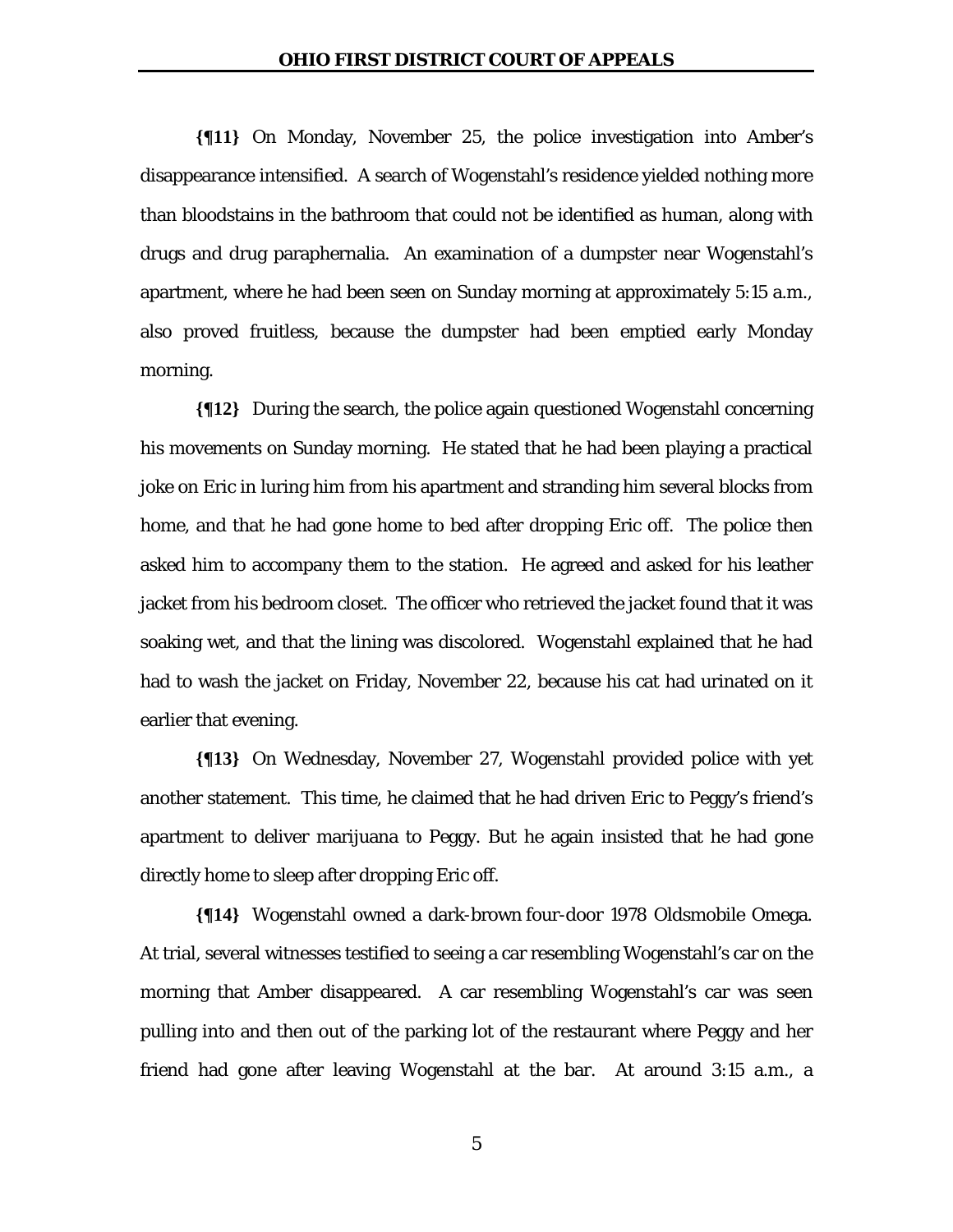convenience-store clerk in Harrison saw a car resembling Wogenstahl's car drive past the store in the direction of Bright, Indiana. The clerk observed the silhouette of a man driving the vehicle, with what appeared to be a young girl in the passenger's seat. The same car returned between 3:45 and 4:00 a.m., parked at a car wash across the street from the store, and then moved to a distant corner of the convenience store's parking lot. The driver sat in the car for several minutes, causing the clerk to fear that she was about to be robbed. When the driver finally entered the store and purchased a pack of cigarettes, the clerk saw what appeared to be dirt or blood under the driver's fingernails. Later that morning, the clerk again saw the car parked across the street at the car wash, with a man inside cleaning the car's interior. The clerk later identified the car's driver as Wogenstahl.

**{¶15}** State's witness Harold Borgman lived on Jamison Road between Harrison, Ohio, and Bright, Indiana, in a rural area of West Harrison, Indiana, approximately four miles from Harrison, Ohio. On Wednesday, November 27, Borgman reported to police that, on Sunday morning, at 3:13 a.m., he had left his bed to use the bathroom and, on his way back to bed, had seen through his window a car proceed very slowly on Jamison Road in the direction of Harrison, pull to the side of the road, stop, and douse its headlights. Borgman continued to watch for several minutes as two or three other cars passed the parked car.

**{¶16}** Three people driving on Jamison Road toward Bright, Indiana, at approximately 3:40 that morning, testified at trial that they had seen a car resembling Wogenstahl's car parked on the side of the road near Borgman's house. One driver saw a man wearing a dark jacket and blue jeans taking something from the car's trunk. He later identified that man as Wogenstahl and the car as Wogenstahl's car. A second driver reported driving past a man wearing a brown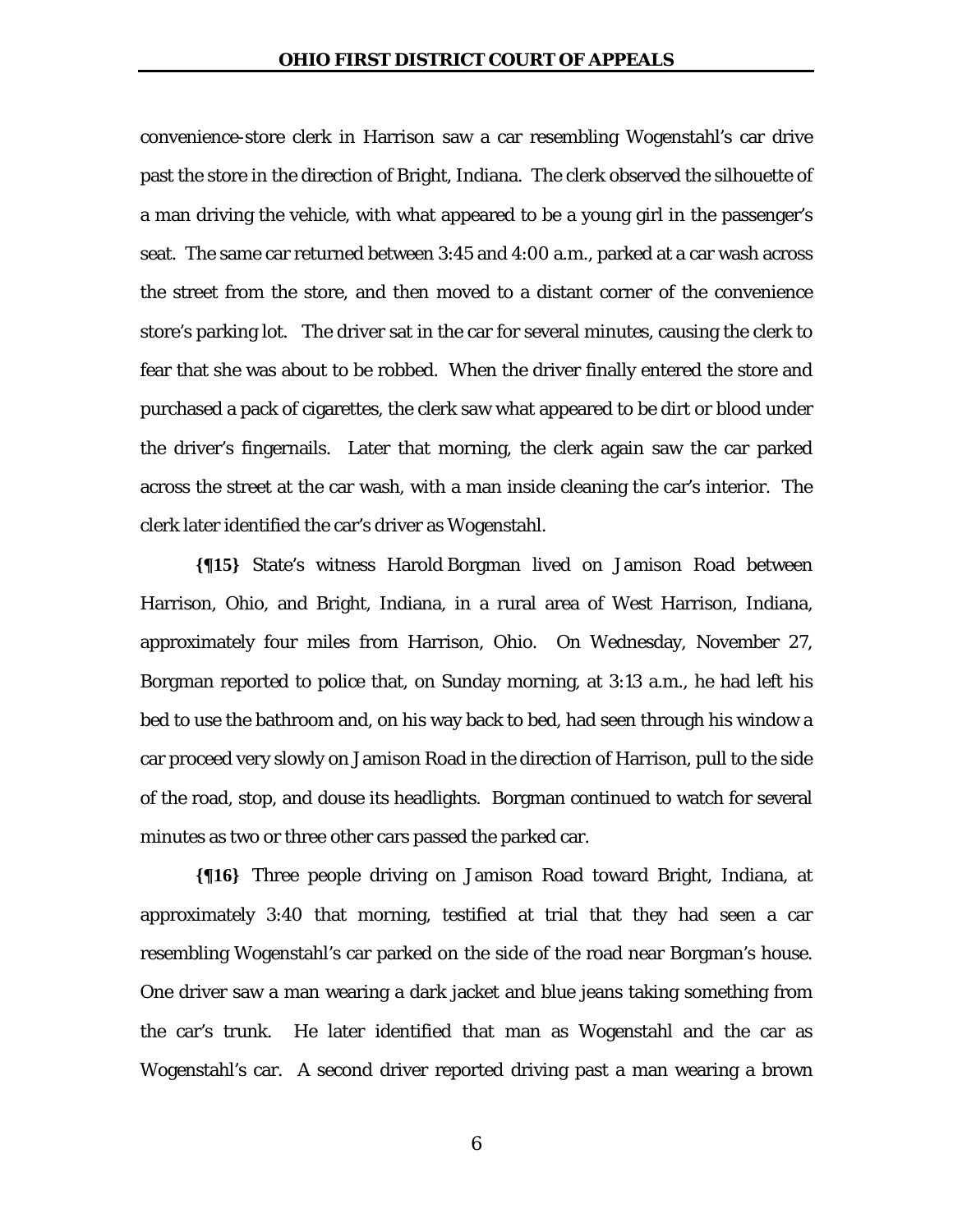leather jacket and blue jeans standing near the car. The man had turned to face the driver, then dropped his head, and turned away. She later identified Wogenstahl as that man.

**{¶17}** On Wednesday, November 27, Borgman led the Indiana State Police to the location near his house where he had seen the car. Amber's body was found down a steep embankment off the side of Jamison Road. The area was heavily wooded and overgrown with thorny bushes and vegetation. The dress that Amber was wearing had been rolled up from behind and pulled down over her arms. She had sustained superficial knife wounds to the base of her neck, 11 stab wounds to her chest and neck, and a number of blunt-force injuries to her head that were consistent with having been administered with a car jack handle or some other blunt stick or rod. She also had postmortem scratches that indicated that she had been killed elsewhere and had then been carried through the area's dense vegetation to the spot where her body was found.

**{¶18}** A search of Wogenstahl's car revealed two car jacks, a ratchet jack and a screw or "scissors" jack. The metal handle for the screw jack was missing. Criminalists from the Hamilton County Coroner's Laboratory found the car to be exceptionally clean, as if it had been thoroughly washed. It bore no identifiable fingerprints. But a very small bloodstain was found inside the car. DNA was extracted from the bloodstain and was tested using the HLA DQ (Haldo) Alpha genetic-marker system. The HLA DQ Alpha classification of the blood was consistent with the HLA DQ Alpha classification of a known sample of Amber's blood. A forensic serologist testified at trial that Amber's HLA DQ Alpha classification occurred in approximately 5.3 percent of the Caucasian population, and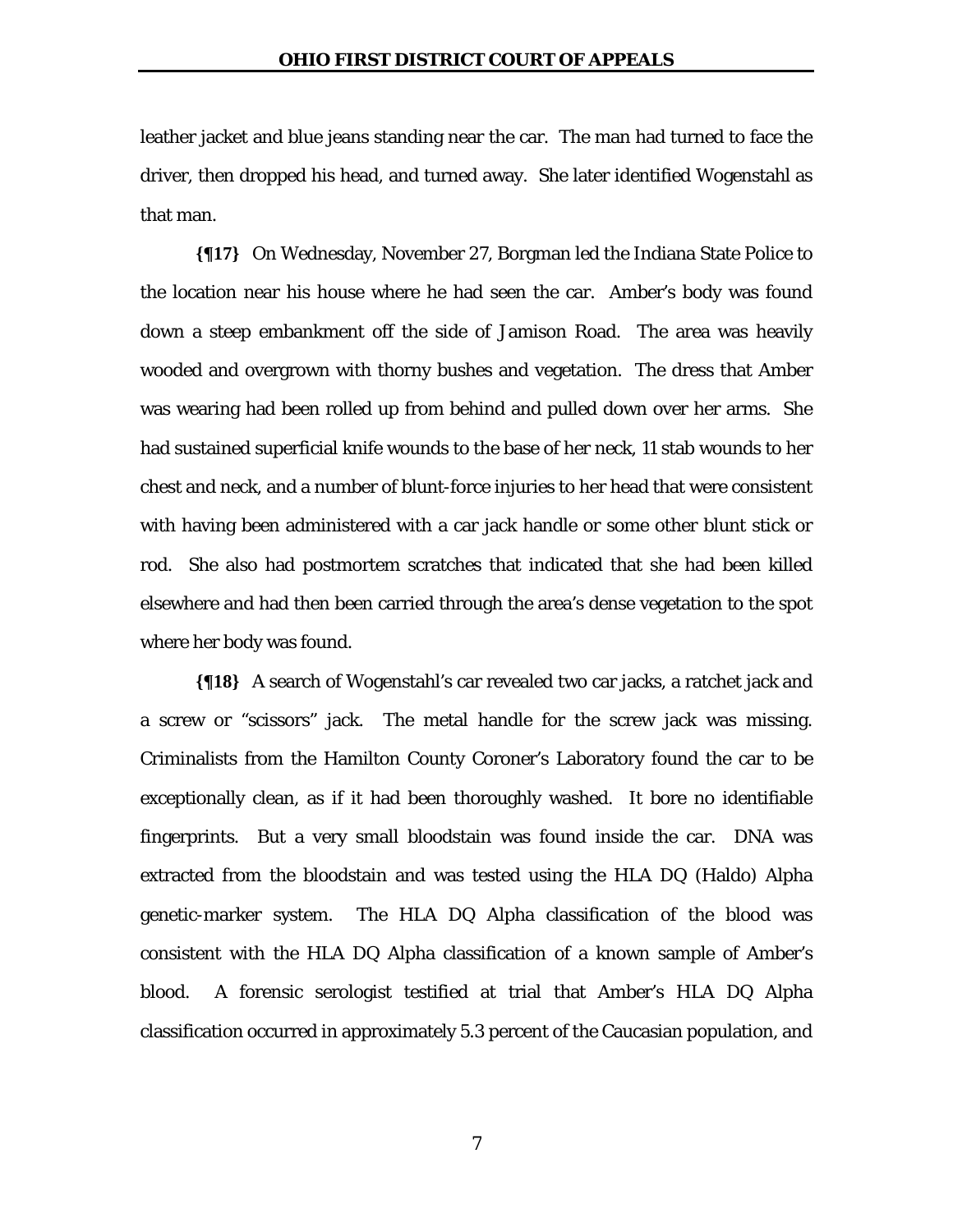that the blood was not consistent with blood samples taken from Wogenstahl, Eric Horn, or Justin Horn.

**{¶19}** Criminalists found plant material, including thorn tips, on a pair of Wogenstahl's shoes and in small triangular tears in the leather jacket that Wogenstahl had been seen wearing on the morning Amber disappeared. That plant material was deemed by a trace-evidence expert to be similar to vegetation collected from the area where Amber's body had been discovered.

**{¶20}** Also, a single pubic hair was found in the crotch of Amber's underpants. Douglas W. Deedrick, a special agent assigned to the Hairs and Fibers Unit of the Scientific Section of the Federal Bureau of Investigation's Laboratory, conducted a microscopic comparison of that pubic hair to pubic-hair samples taken from Wogenstahl, Peggy Garrett, Eric Horn, and Justin Horn. In his report to the Harrison Police Department, Deedrick stated that the pubic hair found in Amber's underpants "exhibit[ed] the same microscopic characteristic as hairs found in the known pubic hair samples from [Wogenstahl]. Accordingly, this hair could have originated from [Wogenstahl]." At trial, Deedrick was asked to state his "opinion \* \* \* to a reasonable degree of scientific certainty, where did that hair on the panties come from?" He responded, "It's reasonable for me to believe the hair did come from Jeffrey Wogenstahl [although] I cannot say positively."

**{¶21}** Finally, a fellow inmate at the Hamilton County Justice Center testified to the detailed account of Amber's abduction and murder that Wogenstahl had given him over the course of several conversations during their confinement together.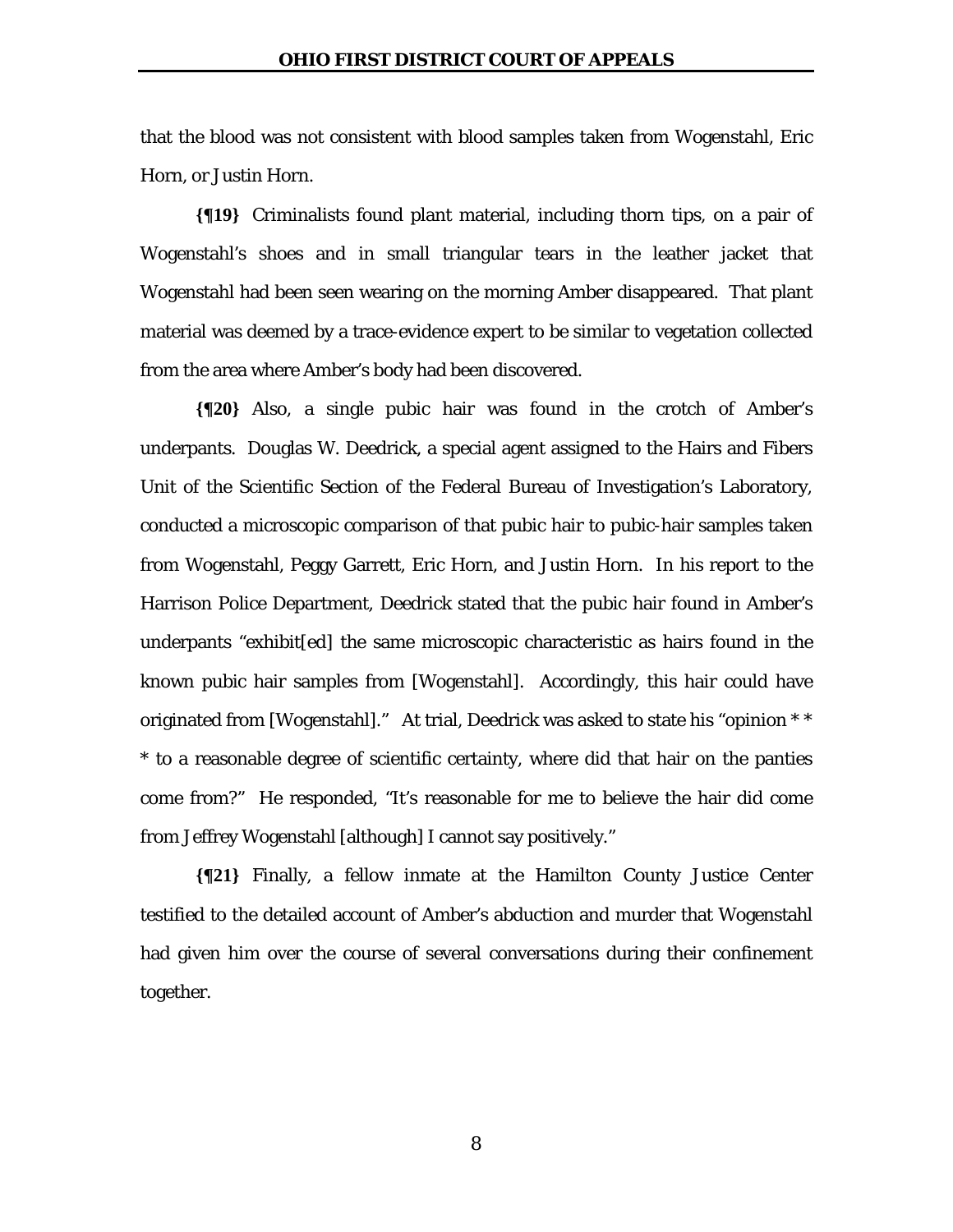## The Crim.R. 33 Motions

**{¶22}** Crim.R. 33(A)(6) permits a court to grant a new trial on the ground that "new evidence material to the defense [has been] discovered, which the defendant could not with reasonable diligence have discovered and produced at trial." Crim.R. 33(B) requires that a Crim.R. 33(A)(6) motion be filed either within 120 days of the return of the verdict or within seven days after the court, upon "clear and convincing proof that the defendant [had been] unavoidably prevented from discovering the evidence" within the 120-day period, grants leave to file a new-trial motion out of time.

**{¶23}** "Newly discovered evidence." In support of his motions for leave and a new trial, Wogenstahl offered a copy of a letter dated August 20, 2013, from the United States Department of Justice ("DOJ") to the Hamilton County Prosecuting Attorney. The letter advised the prosecuting attorney that the Federal Bureau of Investigation ("FBI") was in the process of reviewing microscopic-haircomparison reports and testimony presented by FBI Laboratory examiners before December 31, 1999, when mitochondrial-DNA testing became routine. The DOJ cautioned that the "subject of this review" was not "[t]he science underlying microscopic hair comparison," but rather those cases in which examiners had "exceeded the limits of [that] science by overstating the conclusions that may appropriately be drawn from a positive association between evidentiary hair and a known hair sample." The purpose of the review was, therefore, to ensure that the reports and testimony "met accepted scientific standards and to identify those cases in which those standards were not met so that any appropriate remedial action may be taken."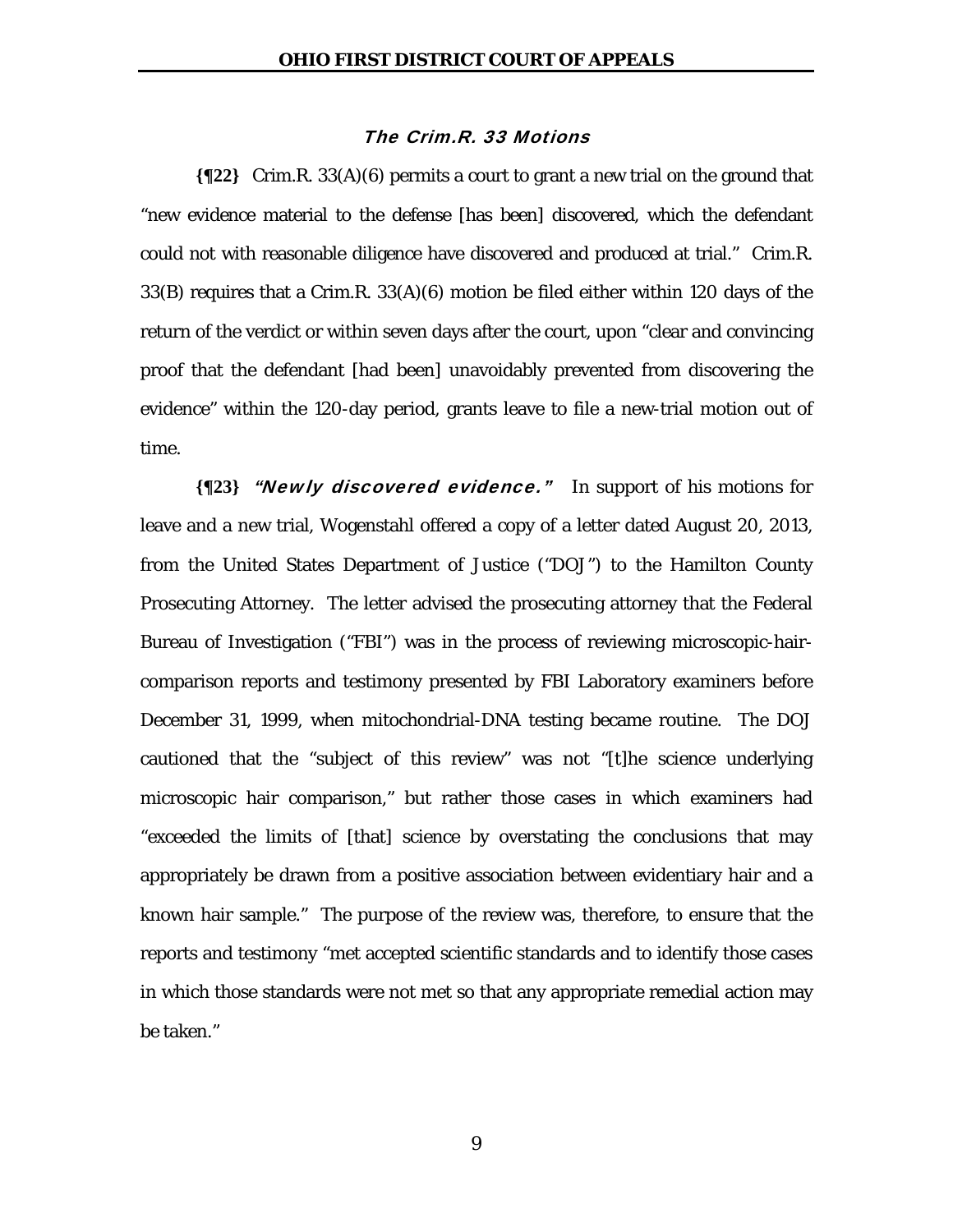**{¶24}** The DOJ went on to advise the prosecuting attorney that Wogenstahl's case had been identified as one in which the microscopic-hair-comparison testimony or report "included statements that exceeded the limits of science and were, therefore, invalid." And while "tak[ing] no position regarding the materiality of [the] error[s]" identified in Wogenstahl's case, the DOJ specified the nature of those errors and advised the prosecuting attorney concerning his next steps.

**{¶25}** Attached to the letter were the FBI's June 2013 report to the Innocence Project and its August 2013 report to the DOJ, showing the results of the review of Deedrick's lab report and testimony concerning the microscopic-hair-comparison analysis conducted in Wogenstahl's case. That review was conducted "in accordance with the November 9, 2012 agreed[-]upon scientific standards between the IP and FBI." From that review, the FBI concluded that Deedrick's lab report contained no "Inappropriate Statements" concerning the "Positive Association" result, and that the report included "Appropriate \* \* \* Limitations Language" in the form of the statement that "[h]air comparisons do not constitute a basis for absolute personal identification." But the FBI found that Deedrick's trial testimony had included three types of statements that were "inappropriate" in that they "exceed[ed] the limits of the science" of microscopic-hair-comparison analysis.

**{¶26}** First, when asked for his "opinion \* \* \* to a reasonable degree of scientific certainty" concerning the source of the hair on Amber's underpants, Deedrick responded, "It's reasonable for me to believe the hair did come from Jeffrey Wogenstahl." The FBI found that this testimony inappropriately "stated or implied that the evidentiary hair could be associated with a specific individual to the exclusion of all others." But the FBI also found that the testimony included limiting language, when Deedrick added, "I cannot say positively," and when he concurred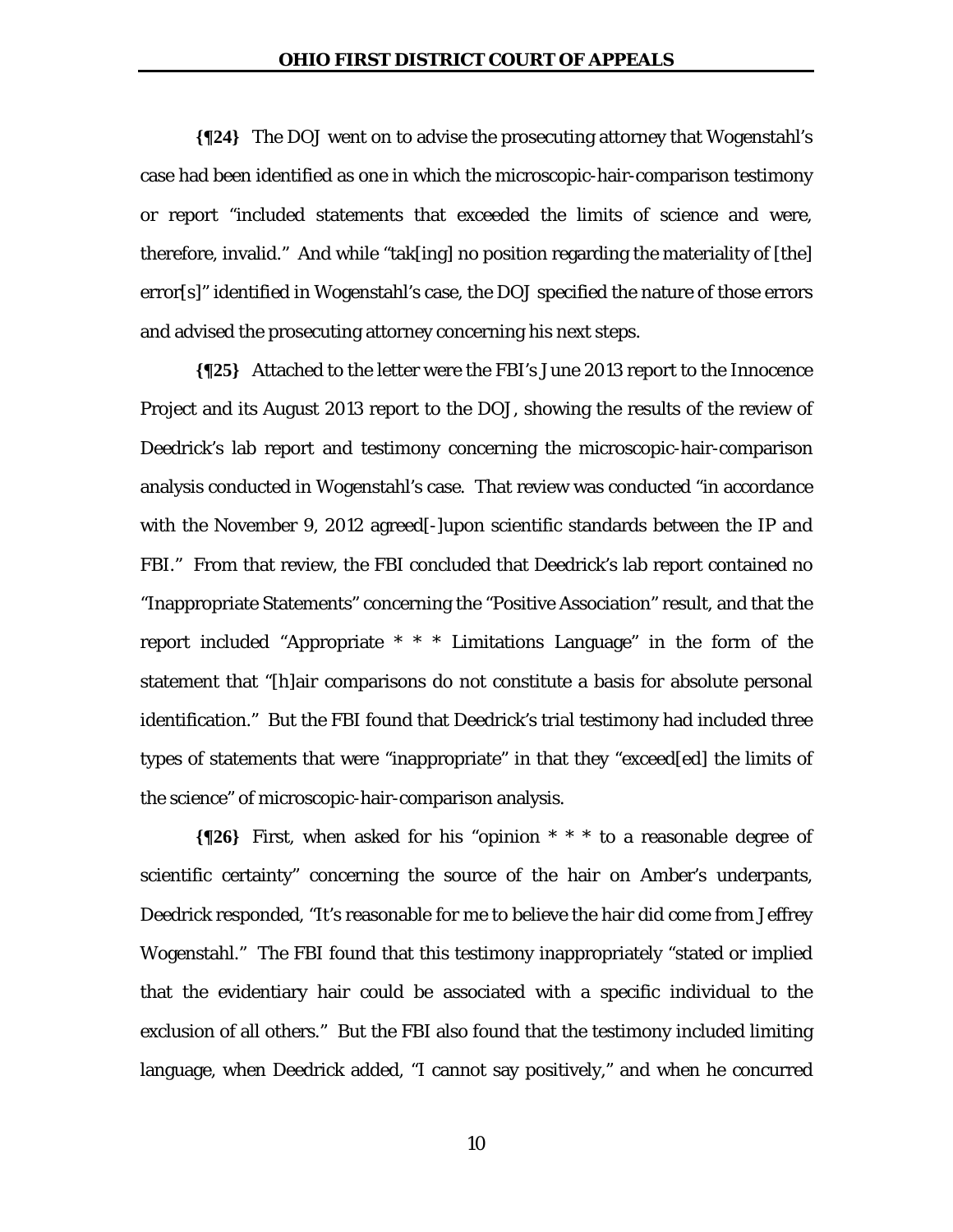with the assistant prosecuting attorney's statement that he could not, "without comparing them all," "eliminate the possibility that [the hair] came from some other individual on the face of the earth."

**{¶27}** Second, when asked on cross-examination to explain the phrase "reasonable degree of scientific certainty," Deedrick responded,

[S]cientific certainty is based upon experience of the individual, abilities of the person to discriminate one sample to the next. It's not absolute. Most of these are not absolute associations. It falls back to reasonableness. Is it reasonable based upon the experience what has been seen and what is visible that the two items are alike or they are different.

This statement, the FBI found, inappropriately "assigned to the positive association [between the hairs] a statistical weight or probability or provided a likelihood that the questioned hair originated from a particular source, or an opinion as to the likelihood or rareness of the positive association that could lead the jury to believe that valid statistical weight can be assigned to a microscopic hair association." Deedrick's inappropriate statement was again followed by limiting language, when he concurred with defense counsel's statement, "You can't point at [Wogenstahl] and say that's his hair definitely."

**{¶28}** Third, again on cross-examination, Deedrick testified that DNA-testing of hair might begin by the end of 1993. Defense counsel asked whether DNA-testing of hair, which "might give you one person of the population," would be "better than [the microscopic-hair-comparison analysis] you got now \* \* \* [which might give you] two." Deedrick responded,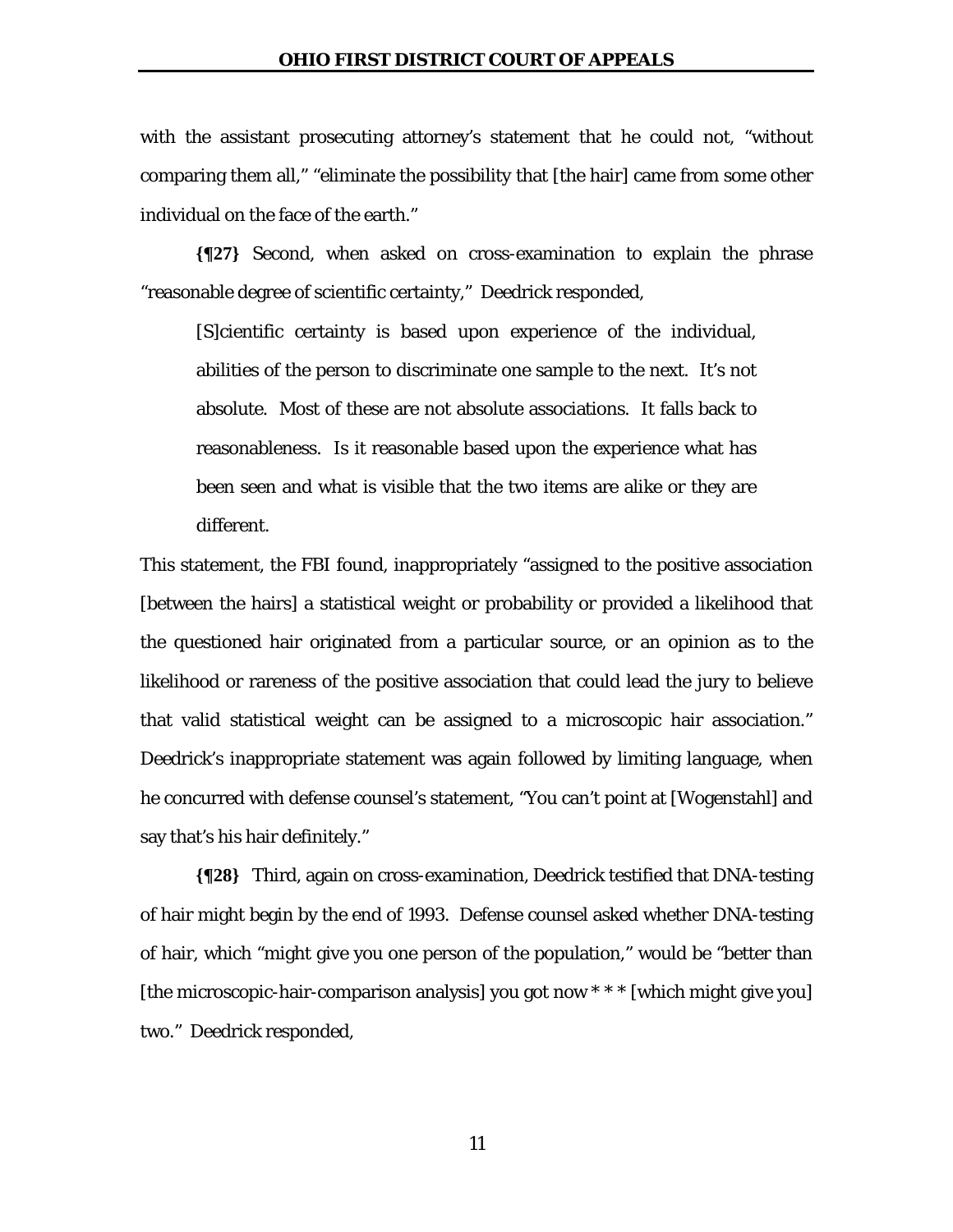In case work you examine sample versus sample and many of the cases don't involve more than two or three known samples. It's not possible to take a hair from the very first case number one that I worked and then save it and compare it with case number four thousand and you see if it is like it or not.

 But I have had a number of cases over the years where I have had more than a hundred samples and was able to eliminate all but one many times. I have never found yet in a case work where you could not distinguish between two known samples. That is the basis of the whole thing. If you look at one person's hair and look at another person's hair, if they look the same what is the sense of doing a hair exam. What I find is they are different and that's why I think you could do that.

The FBI found that Deedrick had, with this testimony, inappropriately "cite[d] the number of cases or hair analyses worked in the lab and the number of samples from different individuals that could not be distinguished from one another as a predictive value to bolster the conclusion that a hair belongs to a specific individual."

**{¶29}** Finally, the FBI found that Deedrick had also provided on crossexamination one further statement providing limiting language. Asked about his conclusion in his report that the hair in Amber's underpants "could have originated from Jeffrey Wogenstahl," Deedrick agreed with defense counsel's statement that "hair comparisons do not constitute a basis for an absolute personal identification."

**{¶30}** Leave to move for a new trial should have been granted. More than 20 years after the verdicts were returned in his case, Wogenstahl sought a new trial under Crim.R. 33(A)(6), on the ground of newly discovered evidence. He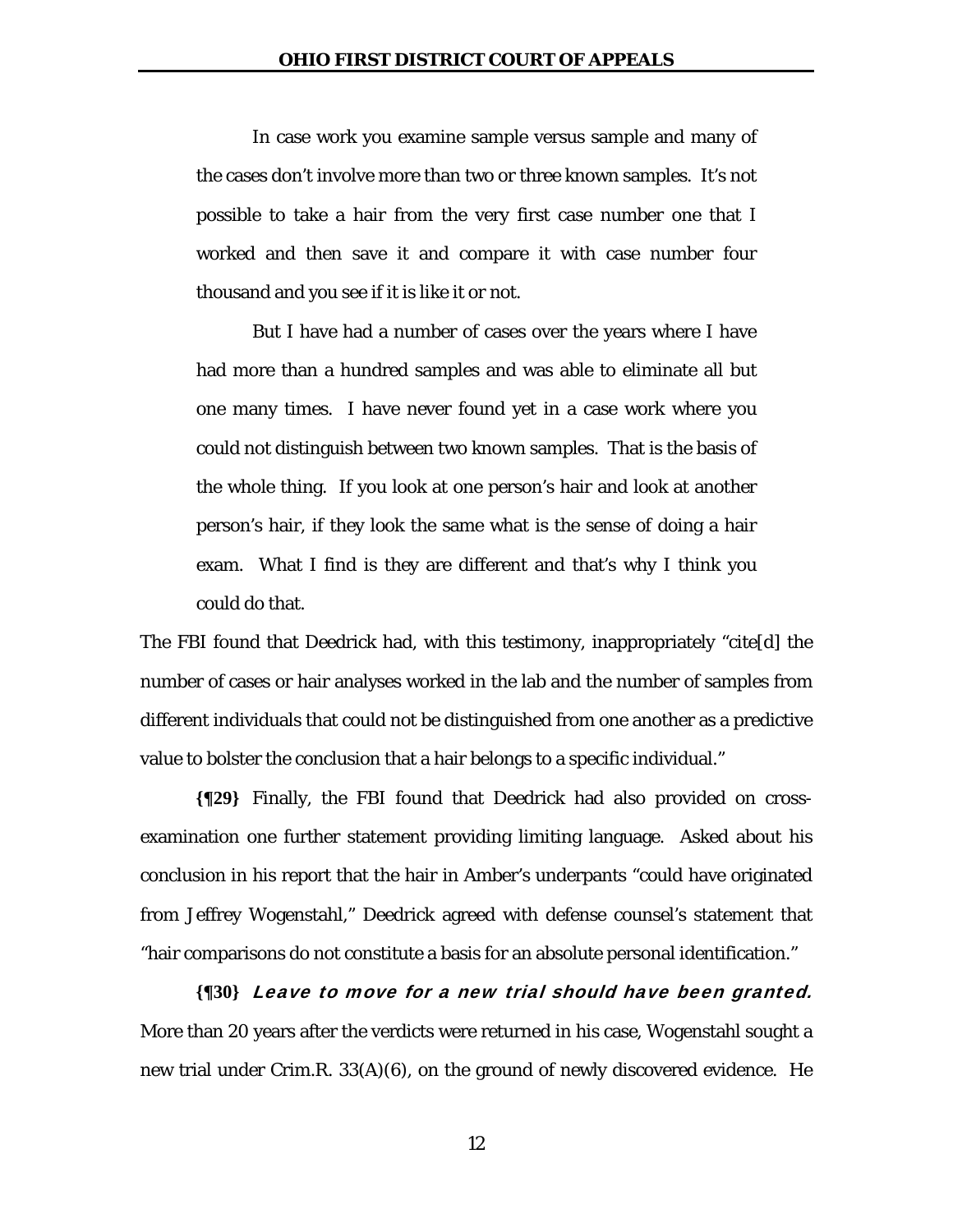argued that "newly discovered evidence" contained in the DOJ correspondence demonstrated that he had been denied due process and a fair trial by "the prosecution's use of erroneous 'expert' testimony, regarding an invalid scientific analysis that removes the lynch-pin to the state's case against [him]."

**{¶31}** In seeking leave to move for a new trial out of time, Wogenstahl bore the burden of proving by clear and convincing evidence that, within 120 days of the return of the verdict in his case, he did not know of the existence of the proposed ground for a new trial, and that he could not, in the exercise of reasonable diligence, have learned of its existence. *See* Crim.R. 33(B); *State v. Schiebel*, 55 Ohio St.3d 71, 74, 564 N.E.2d 54 (1990); *State v. Hawkins*, 1st Dist. Hamilton No. C-110291, 2011- Ohio-5645, ¶ 14. We conclude that he sustained that burden.

**{¶32}** Ohio courts have, since the 1970s, admitted expert opinion testimony concerning the results of microscopic-hair-comparison analysis, provided that the examiner followed standard procedures and his testimony did not exceed the limits of that science. Thus, hair-comparison results may be used to exclude a person as a source of the hair. Or the examiner may testify that the evidentiary hair is "like," "similar to," or "consistent with" a known hair sample. But the examiner may not testify that the evidentiary hair is "identical to," "matches," or "is likely to be from the same source as" a known hair sample. *See State v. Biros*, 78 Ohio St.3d 426, 678 N.E.2d 891 (1997); *State v. Holt*, 17 Ohio St.2d 81, 246 N.E.2d 365 (1969); *State v. Bolser*, 1st Dist. Butler No. CA 79-04-0037, 1980 Ohio App. LEXIS 10665 (July 16, 1980).

**{¶33}** In its correspondence, the DOJ expressly disclaimed any intention to review the science underlying microscopic-hair-comparison analysis. Thus, it did not, as Wogenstahl asserted, conclude that microscopic-hair-comparison analysis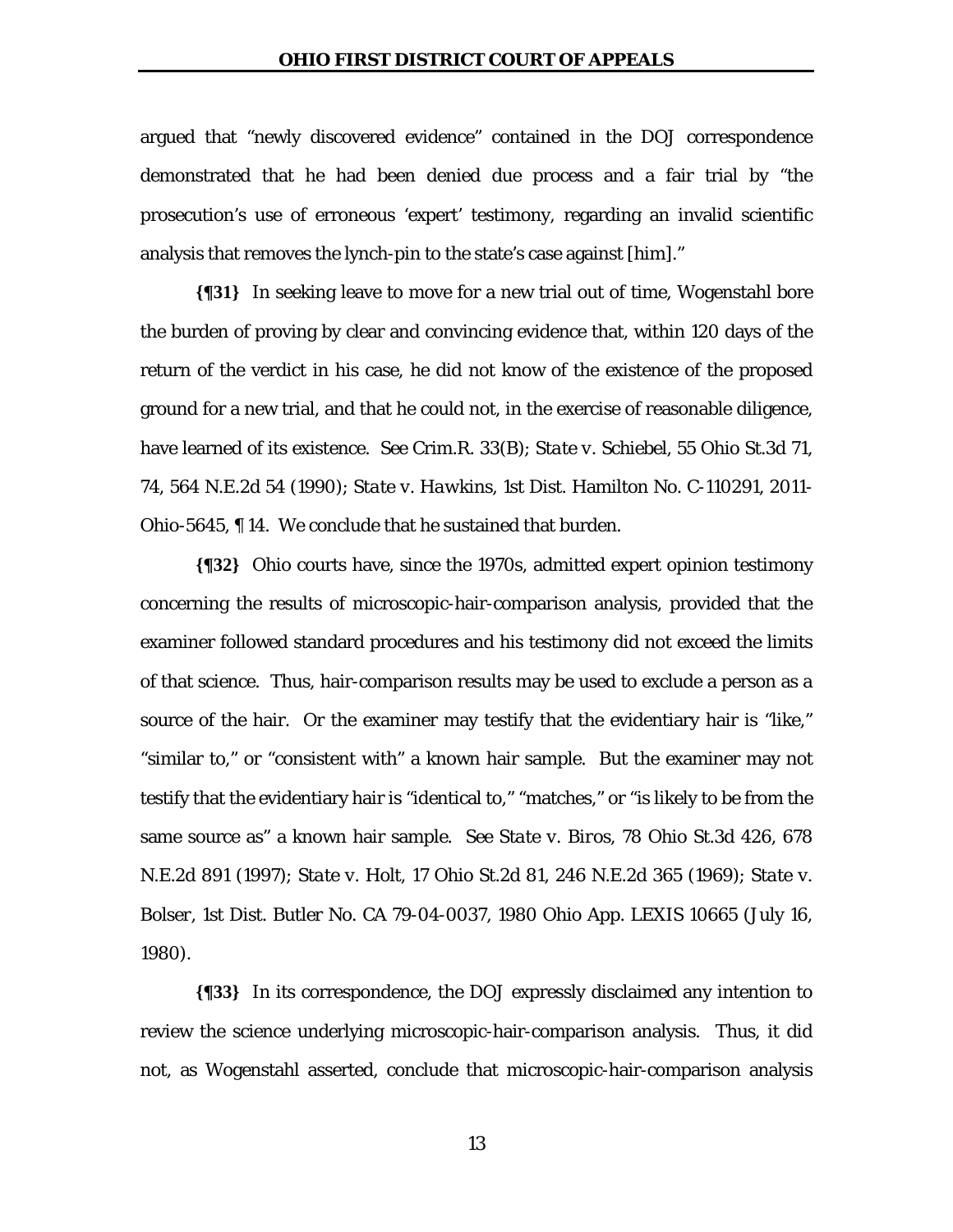was an "invalid scientific analysis." The correspondence instead suggests that a decade's experience with DNA testing had highlighted the limitations of microscopichair-comparison analysis and had, in 2012, prompted the DOJ, in cooperation with the Innocence Project, to settle upon "scientific standards" and to task the FBI with reviewing lab reports and testimony presented before the advent in 2000 of routine DNA testing, for the purpose of identifying "statements" that were "invalid" in the sense that they did not meet the "agreed[-]upon scientific standards."

**{¶34}** In turn, the express purpose of identifying those invalid statements was to allow "any appropriate remedial action [to be] taken." Thus, the DOJ advised the prosecuting attorney's office that, with respect to a postconviction claim for relief based on an invalid statement identified in a federal case, the United States was, "in the interest of justice, \* \* \* waiving reliance on the [relevant federal] statute of limitations \* \* \* and any procedural-default defense in order to permit the resolution of legal claims arising from the erroneous presentation of microscopic hair examination laboratory reports or testimony."

**{¶35}** The DOJ's correspondence showed that the newly discovered evidence contained in that correspondence could not have been discovered within the time prescribed by Crim.R. 33(B). We, therefore, hold that the common pleas court erred in denying Wogenstahl leave to move for a new trial based on that evidence.

**{¶36}** No abuse of discretion in not granting a new trial. But we cannot say that Wogenstahl was prejudiced by the denial of leave. Even if he had been afforded leave to move for a new trial, the record does not disclose a strong probability that the newly discovered evidence would change the outcome if a new trial were granted.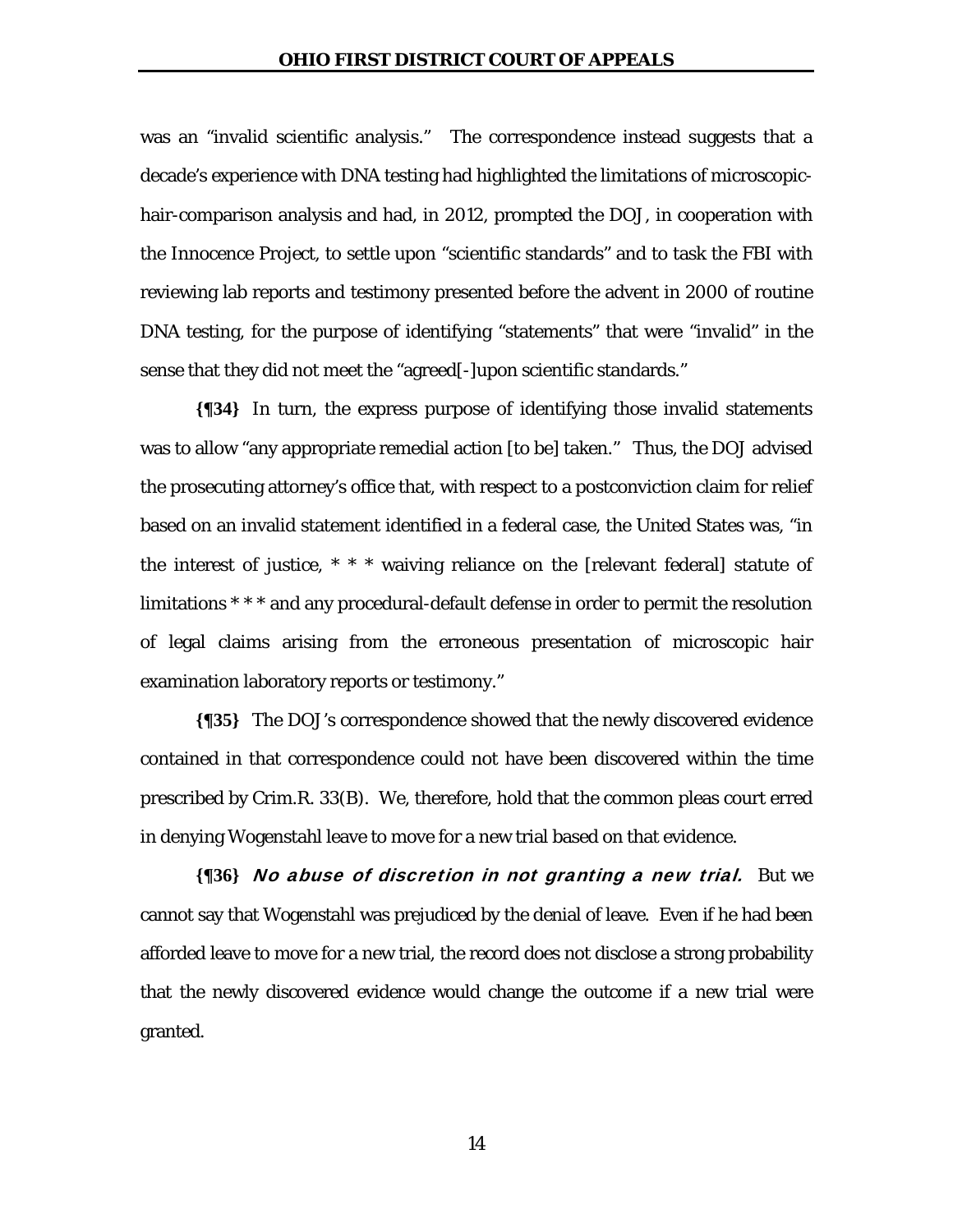**{¶37}** The decision whether to grant a new trial is discretionary. *See State v. Williams*, 43 Ohio St.2d 88, 330 N.E.2d 891 (1975), paragraph two of the syllabus. A Crim.R. 33(A)(6) motion for a new trial on the ground of newly discovered evidence may be granted only if that evidence "(1) discloses a strong probability that it will change the result if a new trial is granted, (2) has been discovered since the trial, (3) is such as could not in the exercise of due diligence have been discovered before the trial, (4) is material to the issues, (5) is not merely cumulative to former evidence, and (6) does not merely impeach or contradict the former evidence." *State v. Petro*, 148 Ohio St. 505, 76 N.E.2d 370 (1947), syllabus.

**{¶38}** In support of his motion for a new trial, Wogenstahl argued that the newly discovered evidence contained in the DOJ correspondence "invalid[ated]" the science underlying microscopic-hair-comparison analysis and thus effectively "remove[d] the lynch-pin to the state's case against [him]." But, again, the DOJ expressly declined to disavow "the science" of microscopic-hair-comparison analysis. Moreover, the results of the FBI's review did not have the effect of "remov[ing] [from] the state's case" those statements in Deedrick's report and testimony that conformed with the scientific standards. Nor, on the record before us, can Deedrick's testimony and report concerning the hair evidence be said to have been the "lynchpin to the state's case."

**{¶39}** We note that Wogenstahl supported his new-trial motion with not only the newly discovered evidence contained in the DOJ correspondence, but also the evidence that he had offered in support of his 2003 Crim.R. 33(B)(6) motion for a new trial. That evidence demonstrated that Eric Horn had perjured himself in a pretrial deposition and at trial, when he was asked about Wogenstahl's claim that they had gone to Peggy's friend's apartment to deliver marijuana, and he denied that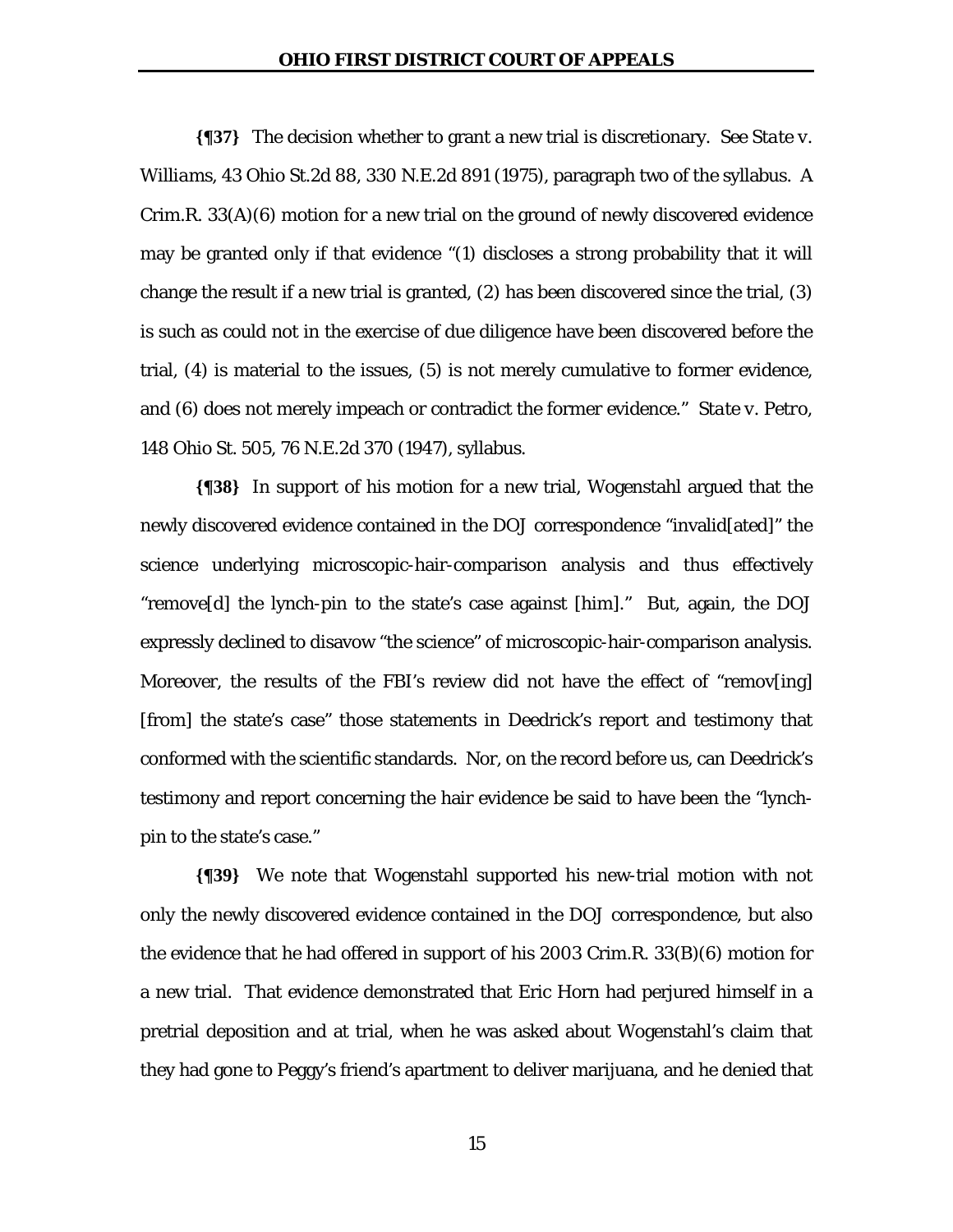he had ever sold drugs. Wogenstahl later learned that, several months before his trial, Eric had been adjudicated delinquent for drug trafficking. Wogenstahl moved for a new trial on the grounds that the state had failed to disclose in discovery evidence material to Eric's credibility and had knowingly suborned his perjured testimony. The common pleas court overruled the new-trial motion, and we affirmed the court's judgment. We concluded that the newly discovered evidence of Eric's drug-dealing, while probative of his credibility concerning the reason for the 3:00 a.m. run to Peggy's friend's apartment, presented "no probability—let alone a strong one—that the results of a new trial would be any different," because the evidence adduced at trial "overwhelmingly demonstrated that Wogenstahl was guilty of [Amber's] kidnapping and murder." *Wogenstahl*, 2004-Ohio-5994, 970 N.E.2d 447, at ¶ 31-32.

**{¶40}** The evidence of Wogenstahl's guilt deemed "overwhelming[]" in our 2004 decision included Deedrick's testimony that the pubic hair found in Amber's underpants "matched the characteristics of Wogenstahl's pubic hair." *Id.* at ¶ 31. Even without that testimony, the evidence overwhelmingly demonstrates his guilt of aggravated burglary, kidnapping, and aggravated murder in Amber's abduction and murder. The evidence showed that, on the morning that Amber disappeared, Wogenstahl knew, from his conversation with Peggy at the bar, that her 16-year-old son was the only one home with Amber and her younger siblings. Regardless of the reason for the 3:00 a.m. run to Peggy's friend's apartment, Wogenstahl admitted in his statements to police that he had lured Eric from the apartment and had stranded him several blocks away. That morning, a number of witnesses saw Wogenstahl on the road near where Amber's body was later found. Wogenstahl's leather jacket, which had been in good condition when Peggy saw him at the bar, was later found by